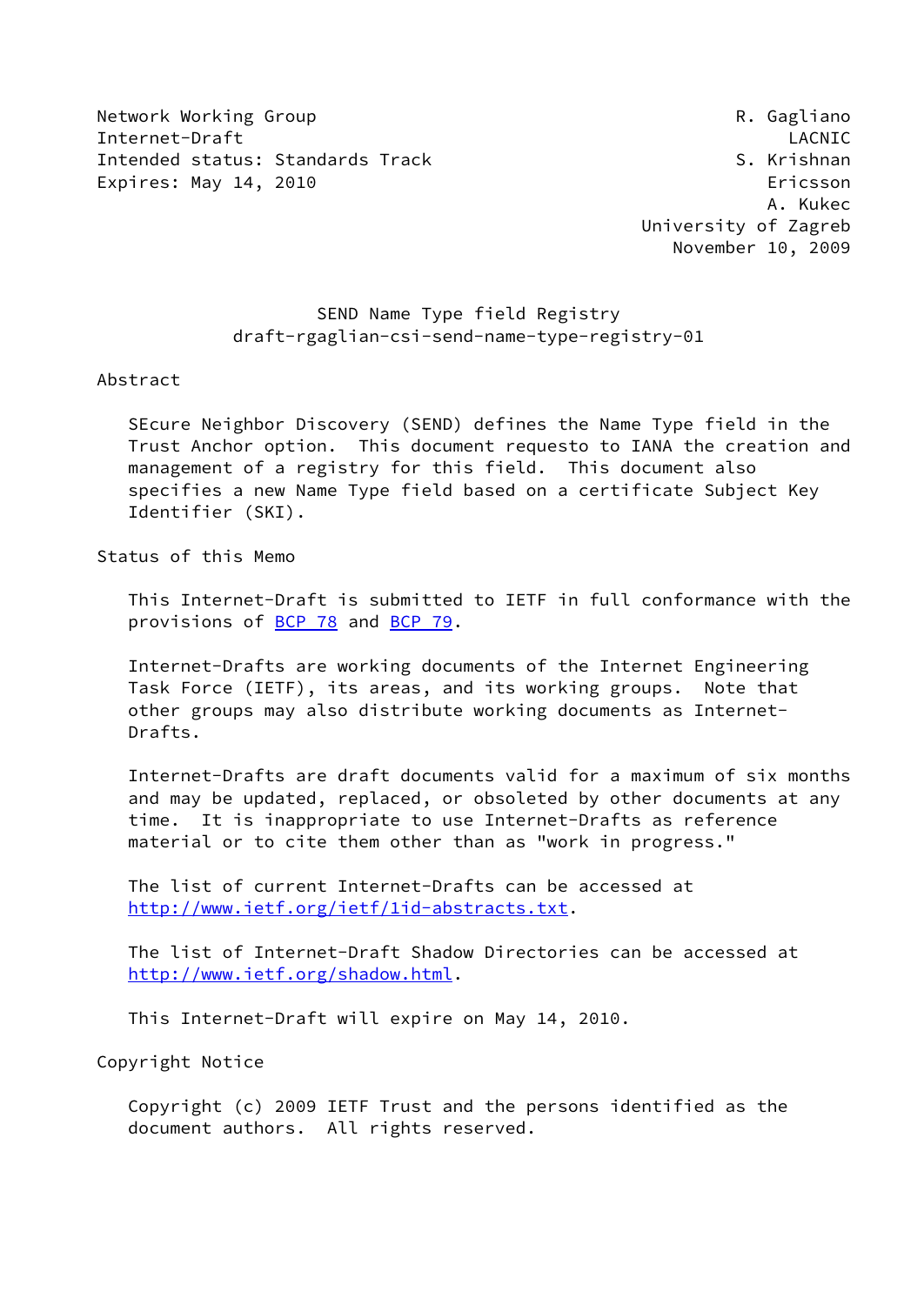Internet-Draft SEND Name Type Registry November 2009

This document is subject to [BCP 78](https://datatracker.ietf.org/doc/pdf/bcp78) and the IETF Trust's Legal Provisions Relating to IETF Documents [\(http://trustee.ietf.org/license-info](http://trustee.ietf.org/license-info)) in effect on the date of

 publication of this document. Please review these documents carefully, as they describe your rights and restrictions with respect to this document. Code Components extracted from this document must include Simplified BSD License text as described in Section 4.e of the Trust Legal Provisions and are provided without warranty as described in the BSD License.

 This document may contain material from IETF Documents or IETF Contributions published or made publicly available before November 10, 2008. The person(s) controlling the copyright in some of this material may not have granted the IETF Trust the right to allow modifications of such material outside the IETF Standards Process. Without obtaining an adequate license from the person(s) controlling the copyright in such materials, this document may not be modified outside the IETF Standards Process, and derivative works of it may not be created outside the IETF Standards Process, except to format it for publication as an RFC or to translate it into languages other than English.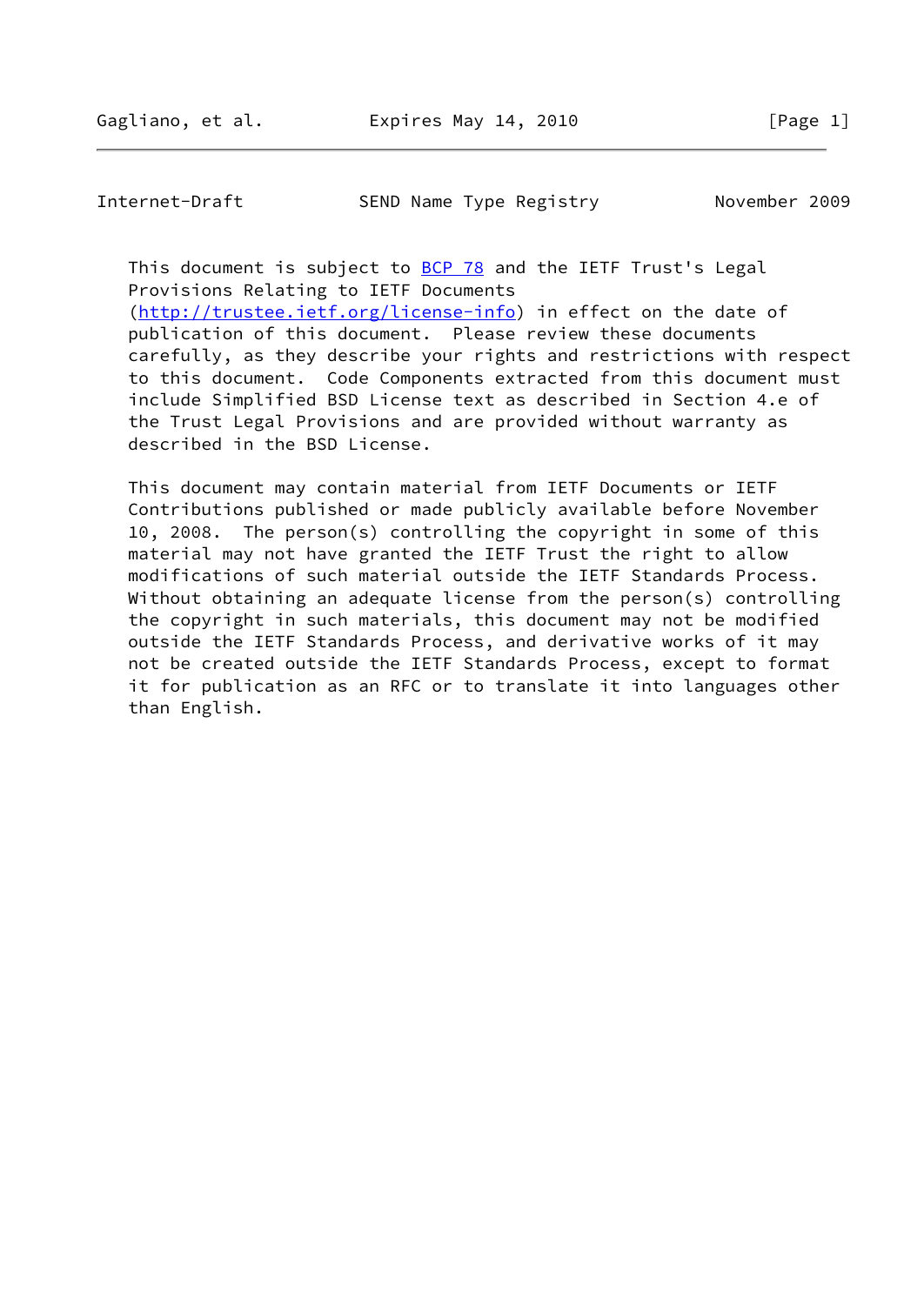Gagliano, et al. Expires May 14, 2010 [Page 2]

<span id="page-2-0"></span>

| Internet-Draft | SEND Name Type Registry | November 2009 |
|----------------|-------------------------|---------------|
|----------------|-------------------------|---------------|

# Table of Contents

|  | 2. Introduction $\ldots \ldots \ldots \ldots \ldots \ldots \ldots \ldots \ldots$ |  |  |  |  |  |  |  |  |  |  |
|--|----------------------------------------------------------------------------------|--|--|--|--|--|--|--|--|--|--|
|  | 3. SEND SKI trust anchor Name Type field. 5                                      |  |  |  |  |  |  |  |  |  |  |
|  | $3.1$ . Processing Rules for Router 5                                            |  |  |  |  |  |  |  |  |  |  |
|  |                                                                                  |  |  |  |  |  |  |  |  |  |  |
|  |                                                                                  |  |  |  |  |  |  |  |  |  |  |
|  |                                                                                  |  |  |  |  |  |  |  |  |  |  |
|  |                                                                                  |  |  |  |  |  |  |  |  |  |  |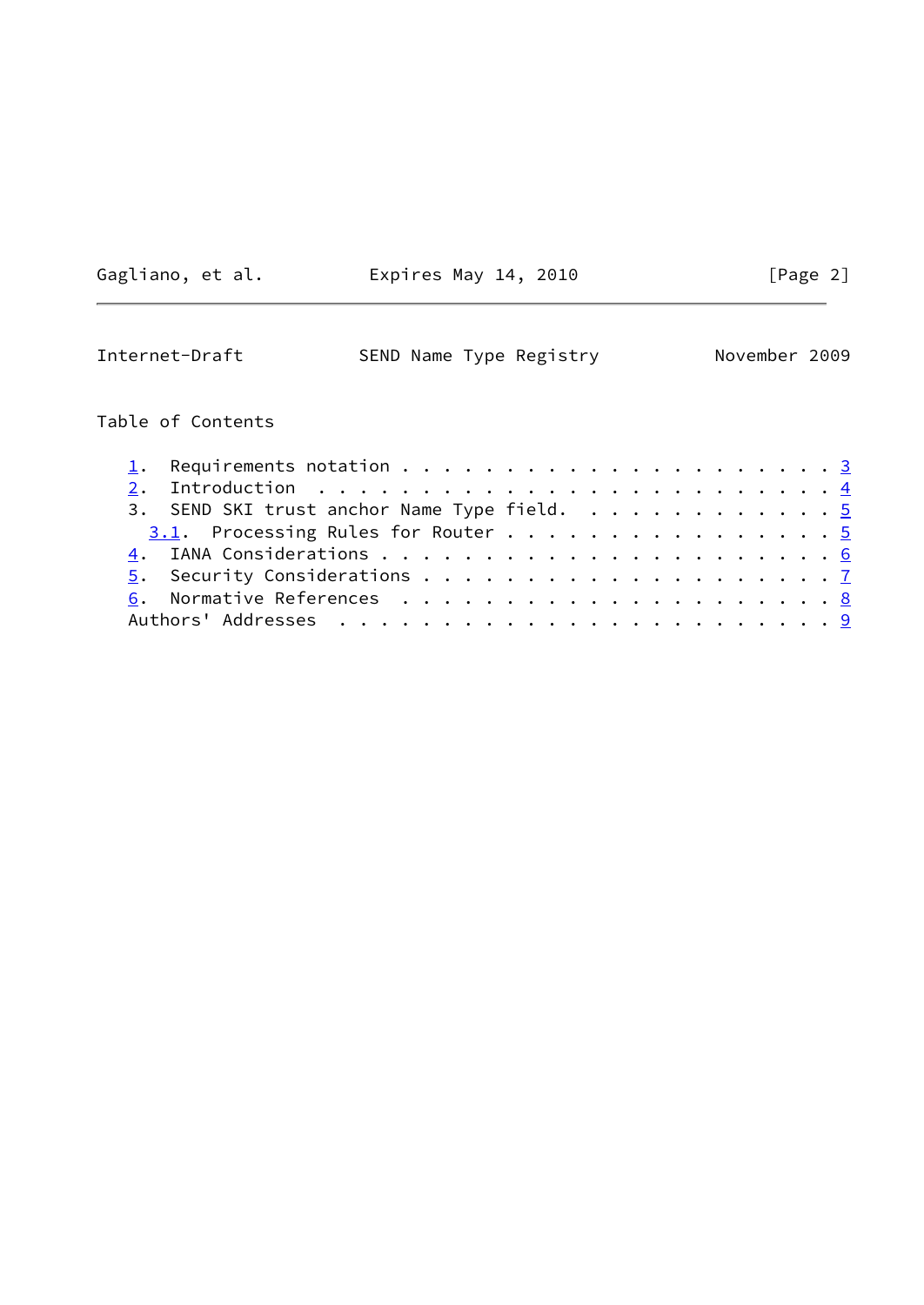Gagliano, et al. 
Expires May 14, 2010  $[Page 3]$ 

<span id="page-3-1"></span>Internet-Draft SEND Name Type Registry November 2009

<span id="page-3-0"></span>[1](#page-3-0). Requirements notation

 The key words "MUST", "MUST NOT", "REQUIRED", "SHALL", "SHALL NOT", "SHOULD", "SHOULD NOT", "RECOMMENDED", "MAY", and "OPTIONAL" in this document are to be interpreted as described in [\[RFC2119](https://datatracker.ietf.org/doc/pdf/rfc2119)].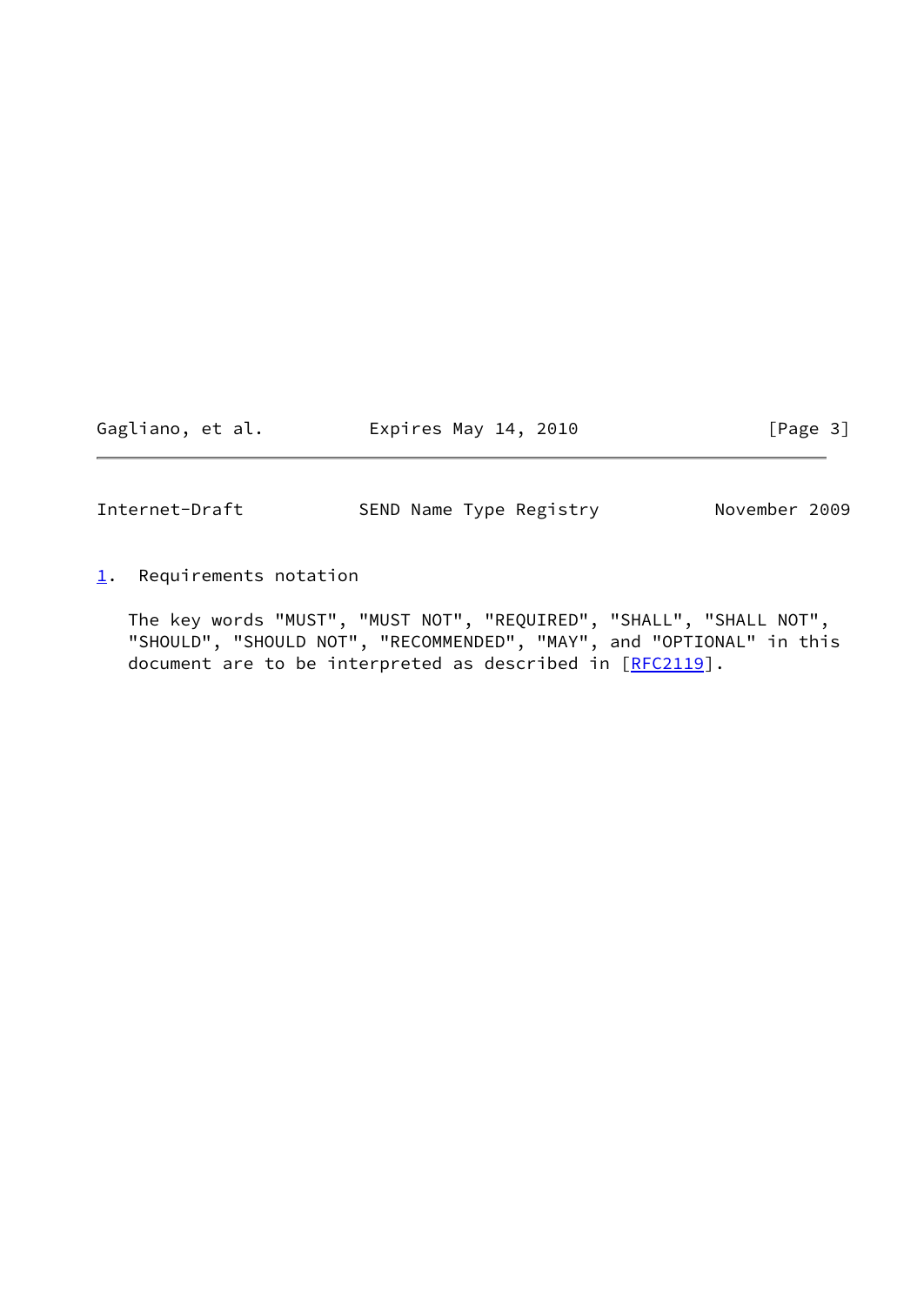Gagliano, et al. 
Expires May 14, 2010  $[Page 4]$ 

<span id="page-4-1"></span>Internet-Draft SEND Name Type Registry November 2009

### <span id="page-4-0"></span>[2](#page-4-0). Introduction

SEcure Neighbor Discovery [[RFC3971](https://datatracker.ietf.org/doc/pdf/rfc3971)] (SEND) utilizes X.509v3 certificates that include [[RFC3779](https://datatracker.ietf.org/doc/pdf/rfc3779)] extension for IPv6 addresses to certify a router authority over an IPv6 prefix for NDP (Neighbor Discovery Protocol). The Trust Anchor Option in section 6.4.3 of [RFC](https://datatracker.ietf.org/doc/pdf/rfc3971) [3971](https://datatracker.ietf.org/doc/pdf/rfc3971) allows the identification of the Trust Anchor (TA) selected by the host. In that section, two name types were defined, the DER Encoded X.501 Name and a Fully Qualified Domain Name (FQDN). This document requesto to IANA the creation and management of a registry for this field.

 In any Public Key Infrastructure, the subject name of a certificate is only unique within each CA. A new option to identify TAs across CAs is needed.

In [[I-D.ietf-csi-send-cert](#page-9-2)] the certificate profile described in [\[I-D.ietf-sidr-res-certs](#page-9-3)] is adopted for SEND. In these documents, the Subject field the certificates are declared to be meaningless and the subjectAltName field is not allowed. On the other hand, the Subject Key Identifier (SKI) extension for the X.509 certificates is defined as mandatory and non-critical.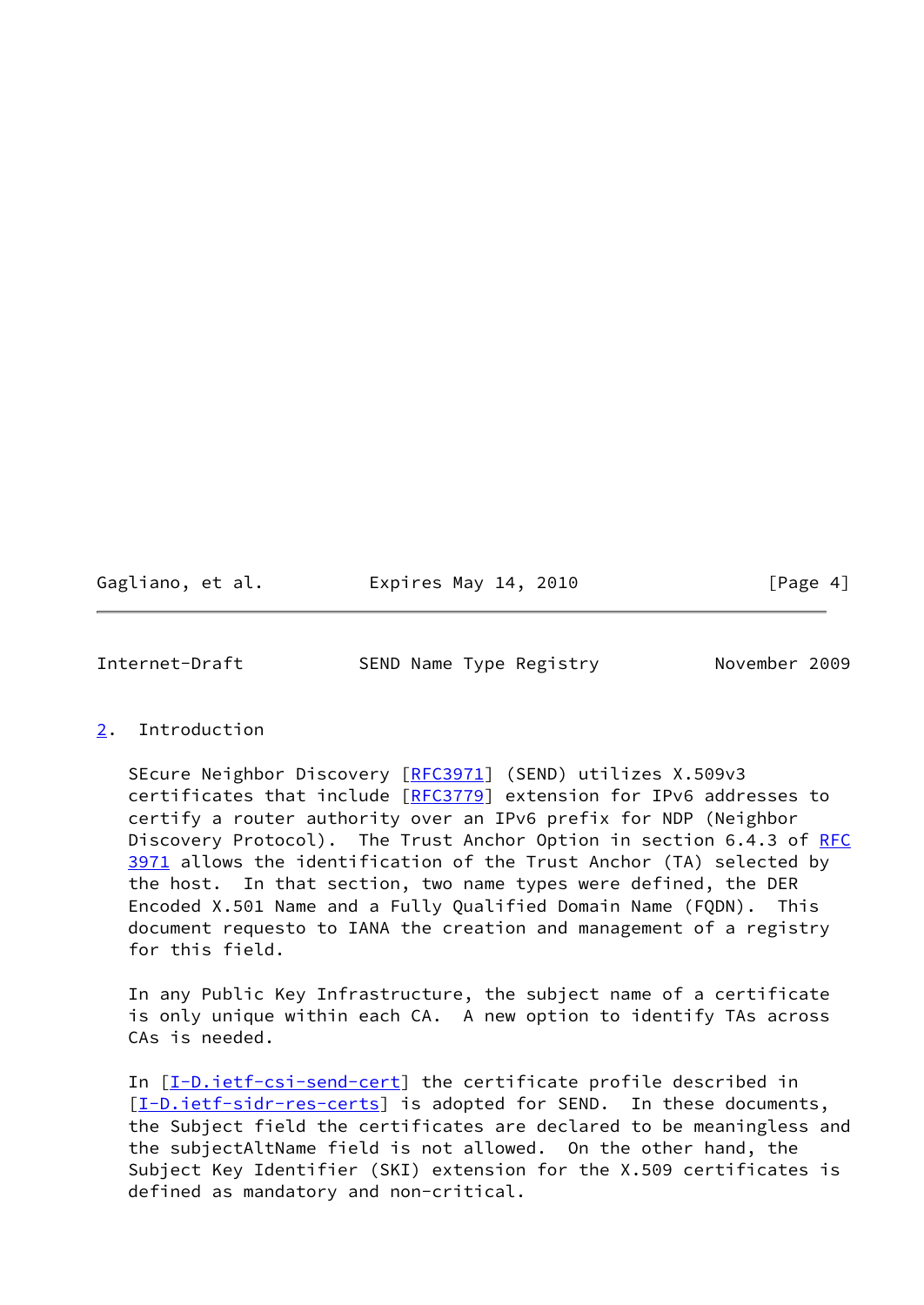This document specifies a new Name Type field in the SEND TA option that allows to use of the SKI X.509 extension to identify TA X.509 certificates.

| Gagliano, et al. | Expires May 14, 2010 | [Page 5] |
|------------------|----------------------|----------|
|------------------|----------------------|----------|

<span id="page-5-1"></span>Internet-Draft SEND Name Type Registry November 2009

<span id="page-5-2"></span>[3](#page-5-2). SEND SKI trust anchor Name Type field.

Name Type

3 SHA-1 Subject Key Identifier (SKI)

 The Key Identifier used here is the 160-bit SHA-1 hash of the value of the DER-encoded ASN.1 bit string of the subject public key, as described in Section [4.2.1.2 of \[RFC5280\]](https://datatracker.ietf.org/doc/pdf/rfc5280#section-4.2.1.2).

<span id="page-5-0"></span>[3.1](#page-5-0). Processing Rules for Router

As described in [RFC 3971](https://datatracker.ietf.org/doc/pdf/rfc3971), a TA is identified by the SEND TA option. If the TA option is represented as a SHA-1 SKI, then the SKI must be equal to the SKI in the anchor's certificate calculated as described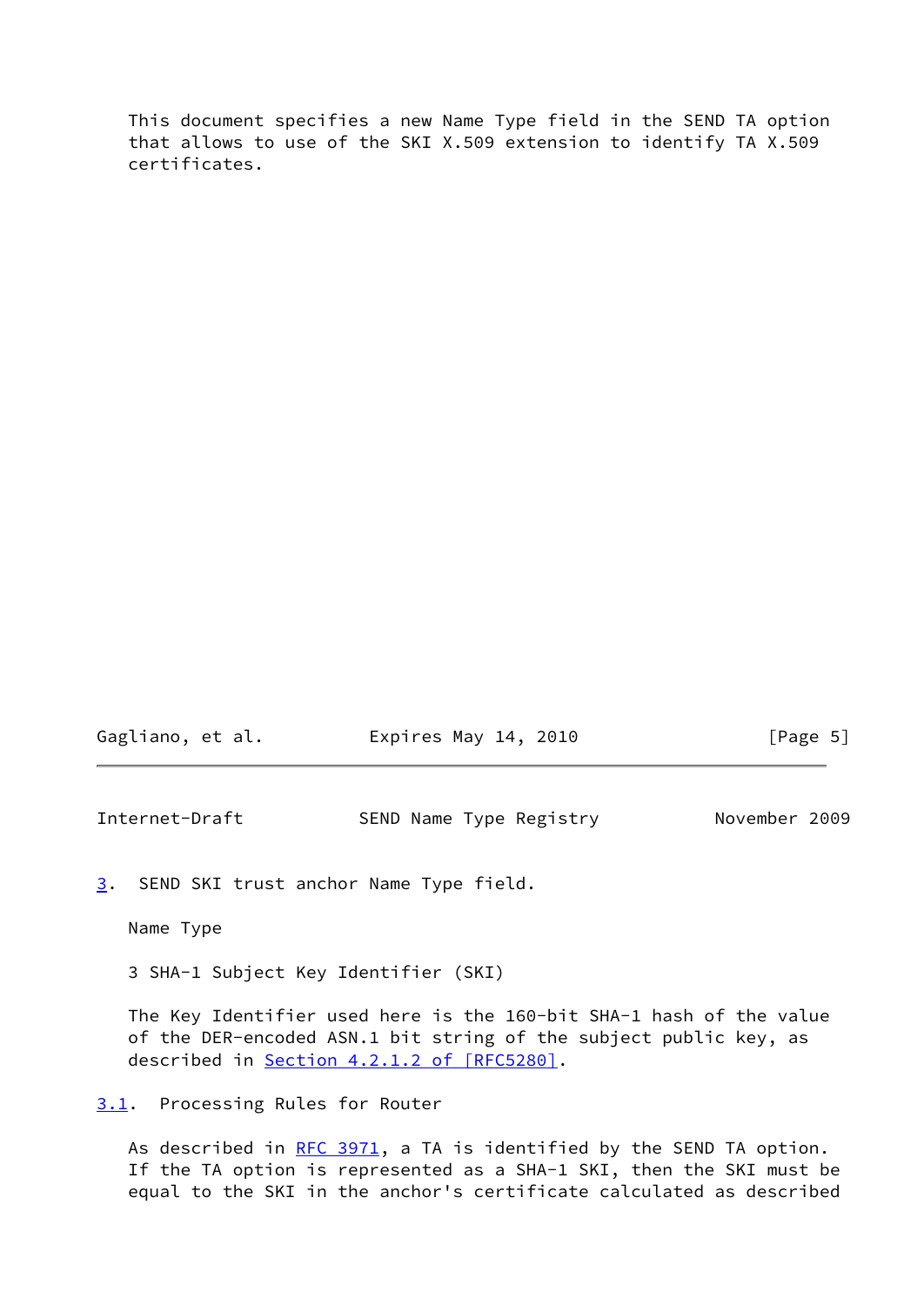in [[draft-ietf-sidr-res-certs-17\]](https://datatracker.ietf.org/doc/pdf/draft-ietf-sidr-res-certs-17). The router SHOULD include the TA option(s) in the advertisement for which the certification path was found.

 If the router is unable to find a path to the requested anchor, it SHOULD send an advertisement without any certificate. In this case, the router SHOULD include the TA options that were solicited.

Gagliano, et al. Expires May 14, 2010 [Page 6]

<span id="page-6-1"></span>Internet-Draft SEND Name Type Registry November 2009

## <span id="page-6-0"></span>[4](#page-6-0). IANA Considerations

 IANA will maintains the registry of Name Type field in the ICMP Trust Anchor option. The registry records Name Type fields for the ICMP Trust Anchor option (15) defined in the [RFC 3971](https://datatracker.ietf.org/doc/pdf/rfc3971).

The following Name Type fields are defined: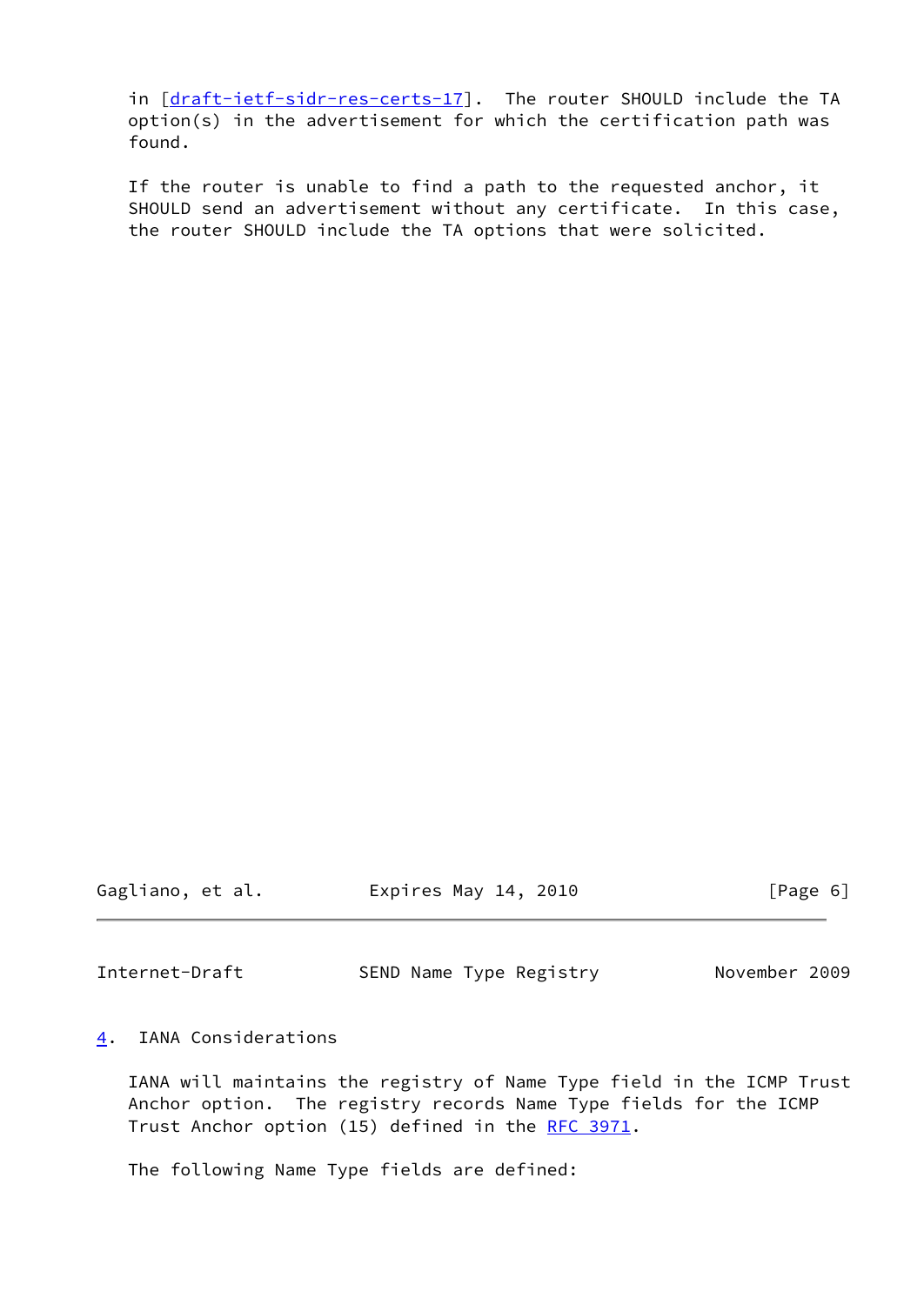- 1 DER Encoded X.501 Name [\(RFC 3971](https://datatracker.ietf.org/doc/pdf/rfc3971)).
- 2 FQDN [\(RFC 3971](https://datatracker.ietf.org/doc/pdf/rfc3971))
- 3 SHA-1 Subject Key Identifier (SKI) [\(Section 3\)](#page-5-2)

New assignments of Name Type field is through Standards Action.

Gagliano, et al. 
Expires May 14, 2010  $[Page 7]$ 

<span id="page-7-1"></span>Internet-Draft SEND Name Type Registry November 2009

<span id="page-7-0"></span>[5](#page-7-0). Security Considerations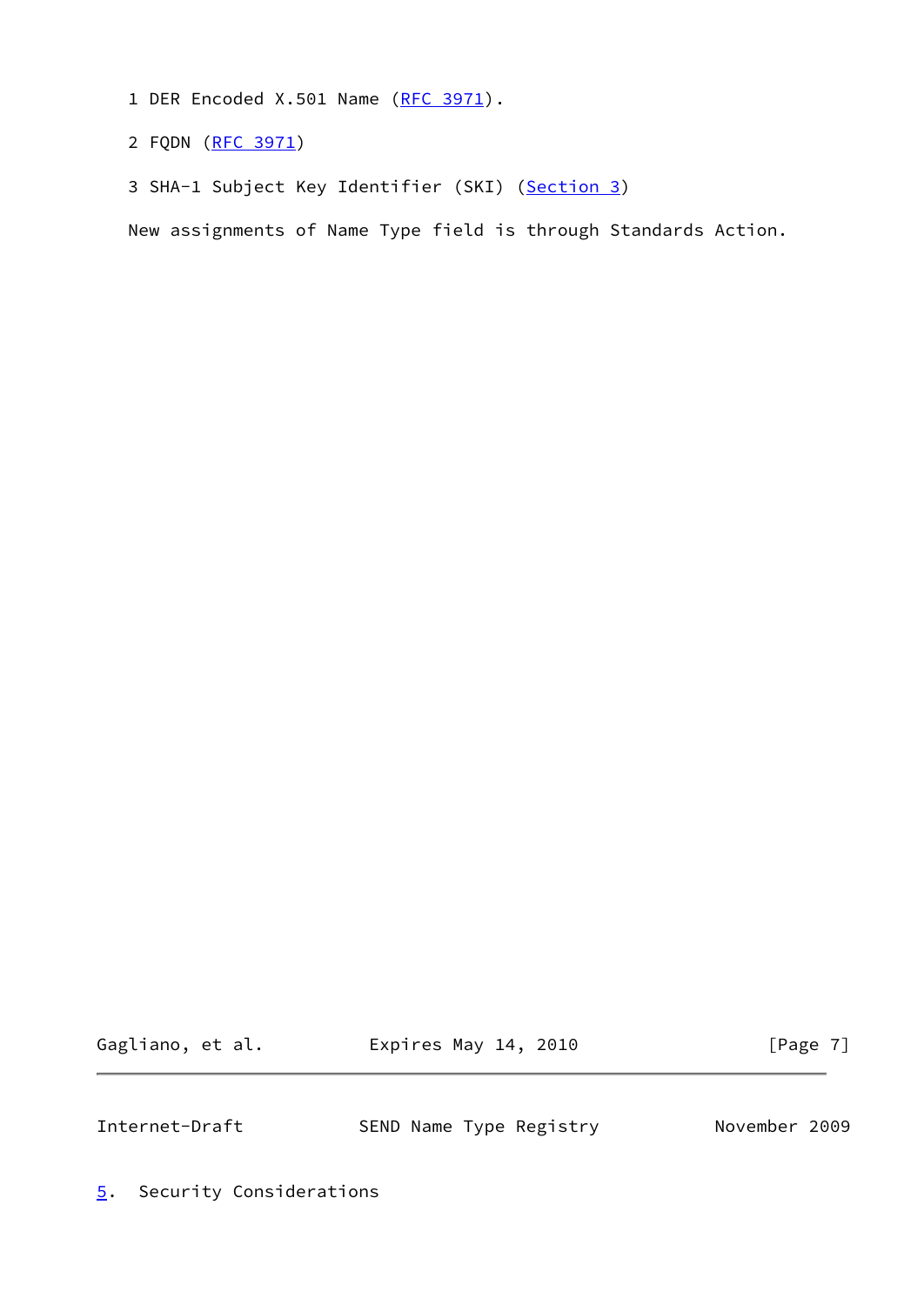No security considerations.

Gagliano, et al. **Expires May 14, 2010**  $[Page 8]$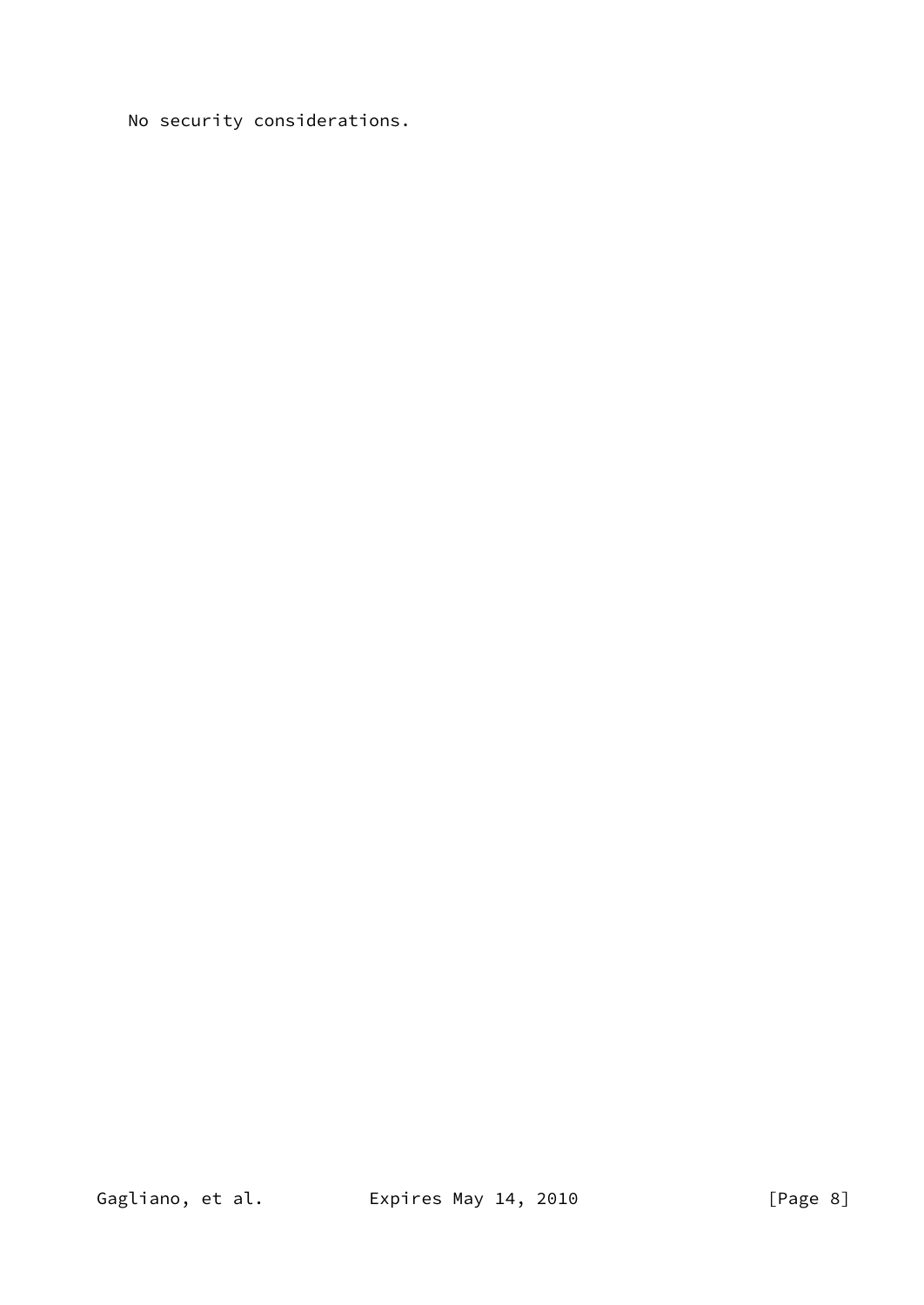<span id="page-9-1"></span>

Internet-Draft SEND Name Type Registry November 2009

<span id="page-9-0"></span>[6](#page-9-0). Normative References

<span id="page-9-2"></span> [I-D.ietf-csi-send-cert] Krishnan, S., Kukec, A., and R. Gagliano, "Certificate profile and certificate management for SEND", [draft-ietf-csi-send-cert-00](https://datatracker.ietf.org/doc/pdf/draft-ietf-csi-send-cert-00) (work in progress), July 2009.

<span id="page-9-3"></span> [I-D.ietf-sidr-res-certs] Huston, G., Michaelson, G., and R. Loomans, "A Profile for X.509 PKIX Resource Certificates", [draft-ietf-sidr-res-certs-17](https://datatracker.ietf.org/doc/pdf/draft-ietf-sidr-res-certs-17) (work in progress), September 2009.

- [RFC2119] Bradner, S., "Key words for use in RFCs to Indicate Requirement Levels", [BCP 14](https://datatracker.ietf.org/doc/pdf/bcp14), [RFC 2119](https://datatracker.ietf.org/doc/pdf/rfc2119), March 1997.
- [RFC3779] Lynn, C., Kent, S., and K. Seo, "X.509 Extensions for IP Addresses and AS Identifiers", [RFC 3779](https://datatracker.ietf.org/doc/pdf/rfc3779), June 2004.
- [RFC3971] Arkko, J., Kempf, J., Zill, B., and P. Nikander, "SEcure Neighbor Discovery (SEND)", [RFC 3971,](https://datatracker.ietf.org/doc/pdf/rfc3971) March 2005.
- [RFC5280] Cooper, D., Santesson, S., Farrell, S., Boeyen, S., Housley, R., and W. Polk, "Internet X.509 Public Key Infrastructure Certificate and Certificate Revocation List (CRL) Profile", [RFC 5280,](https://datatracker.ietf.org/doc/pdf/rfc5280) May 2008.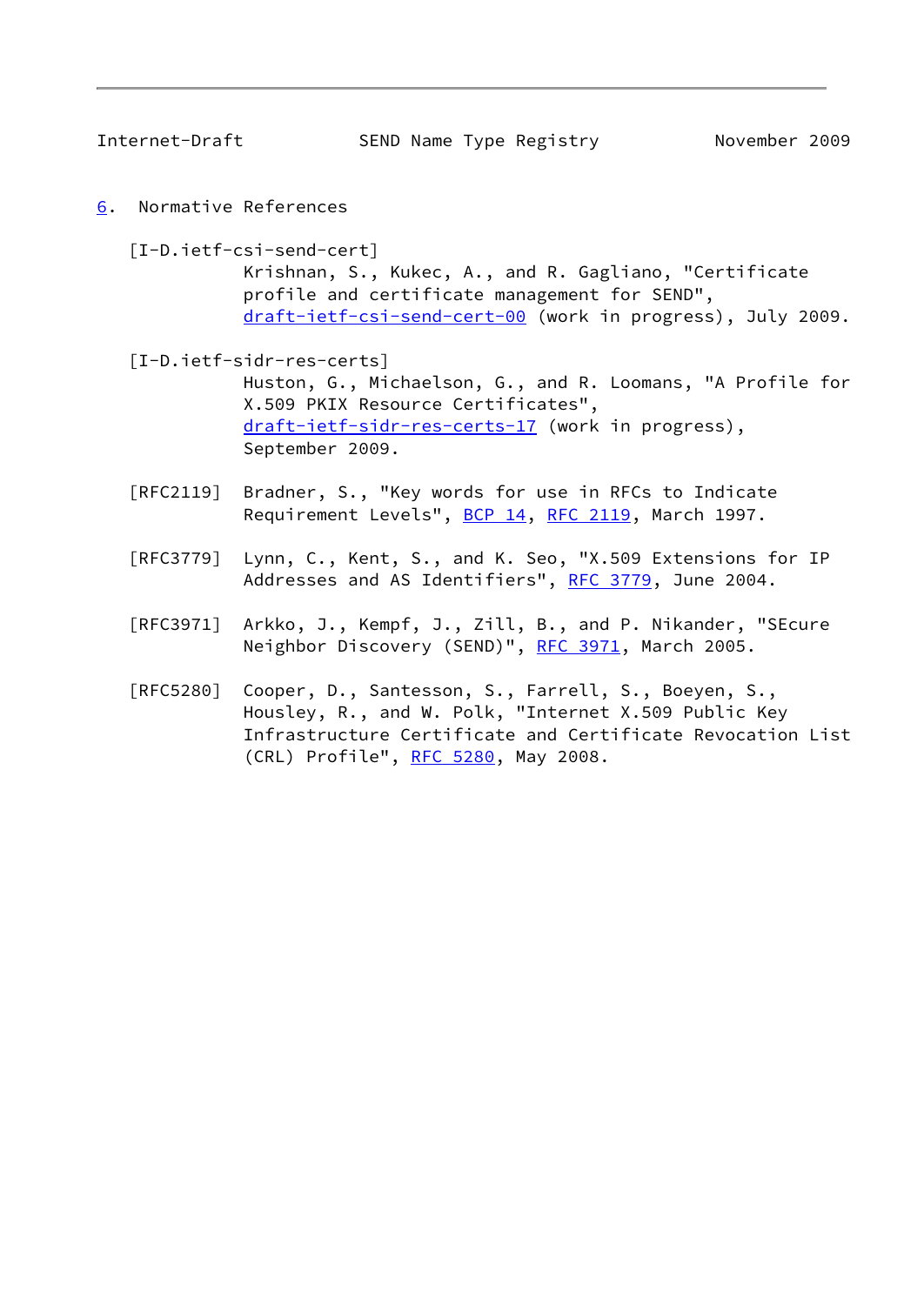Internet-Draft SEND Name Type Registry November 2009

Authors' Addresses

 Roque Gagliano LACNIC Rambla Rep Mexico 6125 Montevideo, 11400 Uruguay

Email: roque@lacnic.net

 Suresh Krishnan Ericsson 8400 Decarie Blvd. Town of Mount Royal, QC Canada

 Phone: +1 514 345 7900 x42871 Email: suresh.krishnan@ericsson.com

 Ana Kukec University of Zagreb Unska 3 Zagreb Croatia

Email: ana.kukec@fer.hr